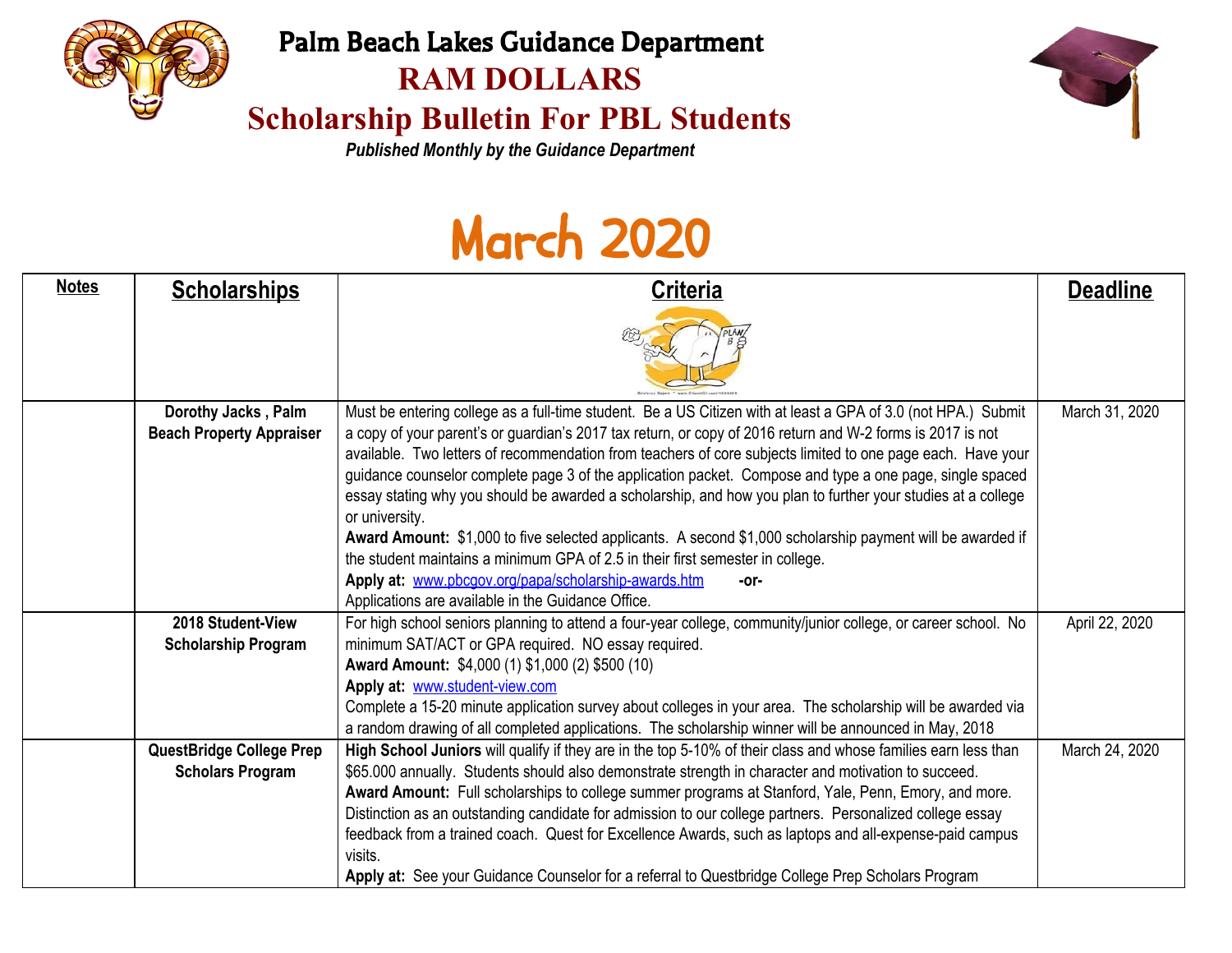| <b>College Covered Powered</b><br>by Discover Student Loans                  | College Covered is a free online resource for students to explore financial aid for college. This scholarship<br>opportunity is a sweepstakes. The application is a sign-up for emails to get helpful college tips and resources,<br>and enter to win a scholarship.<br>Award Amount: \$10,000 (11 winners)<br>Apply at: www.collegecovered.com<br>There are multiple entry periods and deadlines. See official rules for details.                                                                                                                                                                                                                                                                                                                                                                                                                                                                                           | Opens April 1- April<br>30, 2020<br>See Timing Chart on<br>website |
|------------------------------------------------------------------------------|------------------------------------------------------------------------------------------------------------------------------------------------------------------------------------------------------------------------------------------------------------------------------------------------------------------------------------------------------------------------------------------------------------------------------------------------------------------------------------------------------------------------------------------------------------------------------------------------------------------------------------------------------------------------------------------------------------------------------------------------------------------------------------------------------------------------------------------------------------------------------------------------------------------------------|--------------------------------------------------------------------|
| 2018 Zoe Loren Foundation<br>Scholarship                                     | Must be a graduating Palm Beach County student with a minimum 3.<br>0 GPA, have unmet financial need for college, and a substantial degree of leadership and public service.<br>Must demonstrate critical thinking ability as demonstrated by responses to application questions.<br>Award Amount: \$4,000<br>Apply at: www.zoelorenmakeadifference.org                                                                                                                                                                                                                                                                                                                                                                                                                                                                                                                                                                      | May 15, 2020                                                       |
| John Giba Student<br><b>Leadership Award Program</b>                         | Awarded by the Palm Beach North Chamber of Commerce Foundation. High School seniors must reside or<br>attend school in one of the following municipalities: Mangonia Park, Riviera Beach, Palm Beach Shores, Lake<br>Park, North Palm Beach, Palm Beach Gardens, Jupiter, Tequesta, Juno Beach, Jupiter Inlet Colony.<br>Complete and submit an application signed by their School Principal. Must have a minimum 3.0 GPA and<br>evidence of significant leadership roles in community service done during the high school career, including<br>community service hours. Quality and quantity are important. Provide evidence of school-based activities<br>such as Student Government, sports, music, and fine arts as well as community activities that demonstrate<br>leadership qualities.<br>Award Amount: \$3,000 (1) \$1,500 (4)<br>Apply at: www.phnchamber.com or Applications are available in the Guidance Office | March 27, 2020                                                     |
| The Kelsey B. Diamantis TS<br><b>Scholarship Family</b><br><b>Foundation</b> | Must provide an original letter on letterhead of your diagnosis of Chronic Tic Disorder or Tourette's Syndrome<br>signed by your neurologist or psychiatrist. Be a senior with a minimum 2.5 GPA. Provide all transcripts and<br>three letters of character reference no longer than one page in length from as follows: one family member,<br>one academic reference, one employment or academic reference.<br>Award Amount: \$1,000<br>Apply at: www.dollars4ticscholars.org                                                                                                                                                                                                                                                                                                                                                                                                                                               | April 15, 2020                                                     |
| The Solomon Law Group                                                        | Must be a high school senior starting college in the fall of 2019. Submit a 500+ word essay on the following<br>topic: How should we educate others about the importance of driving safety? Submit a digital copy of the<br>college acceptance letter to prove it's your first year. Submit a short bio.<br>Award Amount: \$1,000<br>Apply at: www.solomonlawsc.com and click on the "Giving Back" tab. Students must email documents to<br>solomonlawfirmsc@gmail.com                                                                                                                                                                                                                                                                                                                                                                                                                                                       | July 17, 2020                                                      |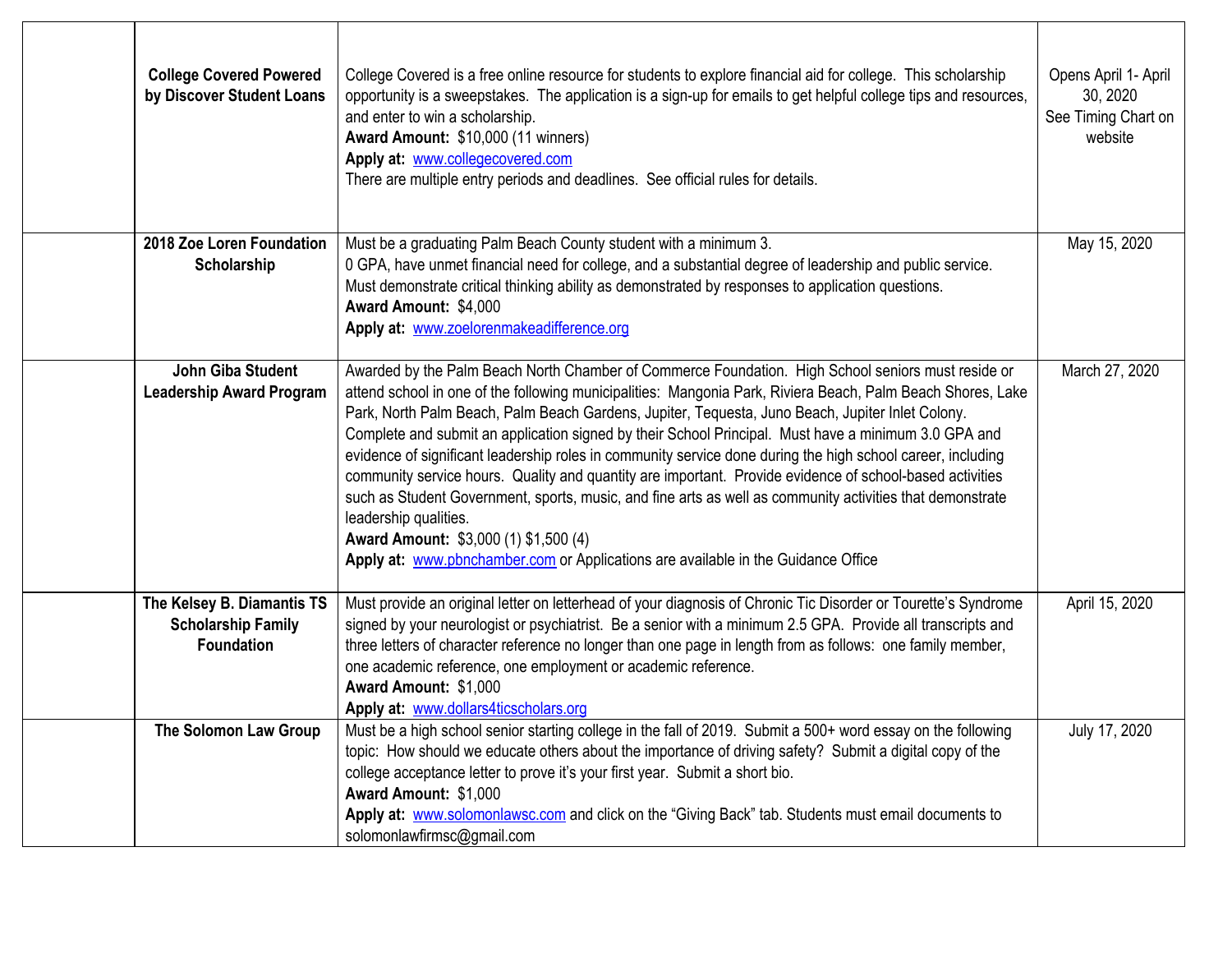| <b>Fetterman &amp; Associates</b><br><b>Scholarship Program</b> | "My Most Influential Teacher" Scholarship. Must be a senior who will attend a college or university upon<br>graduation. Write and submit an original essay describing the teacher who had the greatest influence on the<br>applicant, and the manner in which the applicant was influenced. Essays must be a minimum of 500 and a<br>maximum of 1,000 words, double spaced, with 1.5 inch margins, in a type font size no greater than 12.<br>Winning applications and essays will be chosen based on originality, thoughtfulness of content, writing style,<br>and grammatical, spelling and format presentation.<br>Award Amount: \$1,000<br>Apply at: www.lawteam.com/scholarship                                                                                                                                                                                                                                                                                              | April 1, 2020   |
|-----------------------------------------------------------------|-----------------------------------------------------------------------------------------------------------------------------------------------------------------------------------------------------------------------------------------------------------------------------------------------------------------------------------------------------------------------------------------------------------------------------------------------------------------------------------------------------------------------------------------------------------------------------------------------------------------------------------------------------------------------------------------------------------------------------------------------------------------------------------------------------------------------------------------------------------------------------------------------------------------------------------------------------------------------------------|-----------------|
| <b>Carolyn James Legacy</b><br><b>Foundation</b>                | Eligibility requirements: Graduating senior from a Palm Beach County High School. Minimum 2.5 PBA.<br>Official transcript. One essay addressing one of the topics on the application form. Two letters of<br>recommendation (community, civic, or church leader AND school official to include either a teacher or<br>guidance counselor.) Applicants selected for an interview will be contacted by phone. If selected, student<br>must be present at the scholarship presentation ceremony.<br><b>Award Amount: Varies</b><br>Apply at: Applications are available in the guidance office.                                                                                                                                                                                                                                                                                                                                                                                      | April 1, 2020   |
| <b>Haitian Educators</b><br><b>Association of Palm Beach</b>    | Candidates must: Be a Haitian student, residing in Palm Beach County. Be an English Language Learner<br>(LY/LF/LZ). Have at least a 3.2 GPA. Be accepted at a higher educational, vocational, or technical institution.<br>Provide 2 letters of recommendation from teachers, supervisors, or community leaders. Complete an essay<br>describing why this scholarship is important to you.<br>Award Amount: \$1000 (number of scholarships varies)<br>Apply at: Applications are available in the guidance office.                                                                                                                                                                                                                                                                                                                                                                                                                                                                | March 31,, 2020 |
| The Wellington Art Society                                      | High School Senior planning to major in visual art or an art related college degree. Students must be starting<br>their freshman year in college in 2019.<br>Apply at: www.YouJudgelt.org/was                                                                                                                                                                                                                                                                                                                                                                                                                                                                                                                                                                                                                                                                                                                                                                                     | April 20,2020   |
| <b>The Pearl Mae Foundation</b><br>Scholarship                  | Applicants must be pursuing a degree with a concentration in the healthcare or first responder fields. Must<br>maintain a minimum GPA of 3.0 and abide by the scholarship agreement. Submit two letters of<br>recommendation (pastor, teacher, coach, employer), current transcript and copy of the Student Aid Report<br>(SAR) from the Free Application for Federal Student Aid (FAFSA). Submit a typed essay of no more than 500<br>words describing your career goals, how your career will relate to the purpose and mission of The Pearl Mae<br>Foundation and how the scholarship will impact your ability to pursue your educational goals. Applicants must<br>be able to participate in a phone interview and be willing to be published in a press release. Scholarship is<br>renewable after a successful reapplication up to three times or until degree or training has been achieved,<br>whichever comes first.<br>Apply at: http://pearlmaefoundation.org/programs | March 31, 2020  |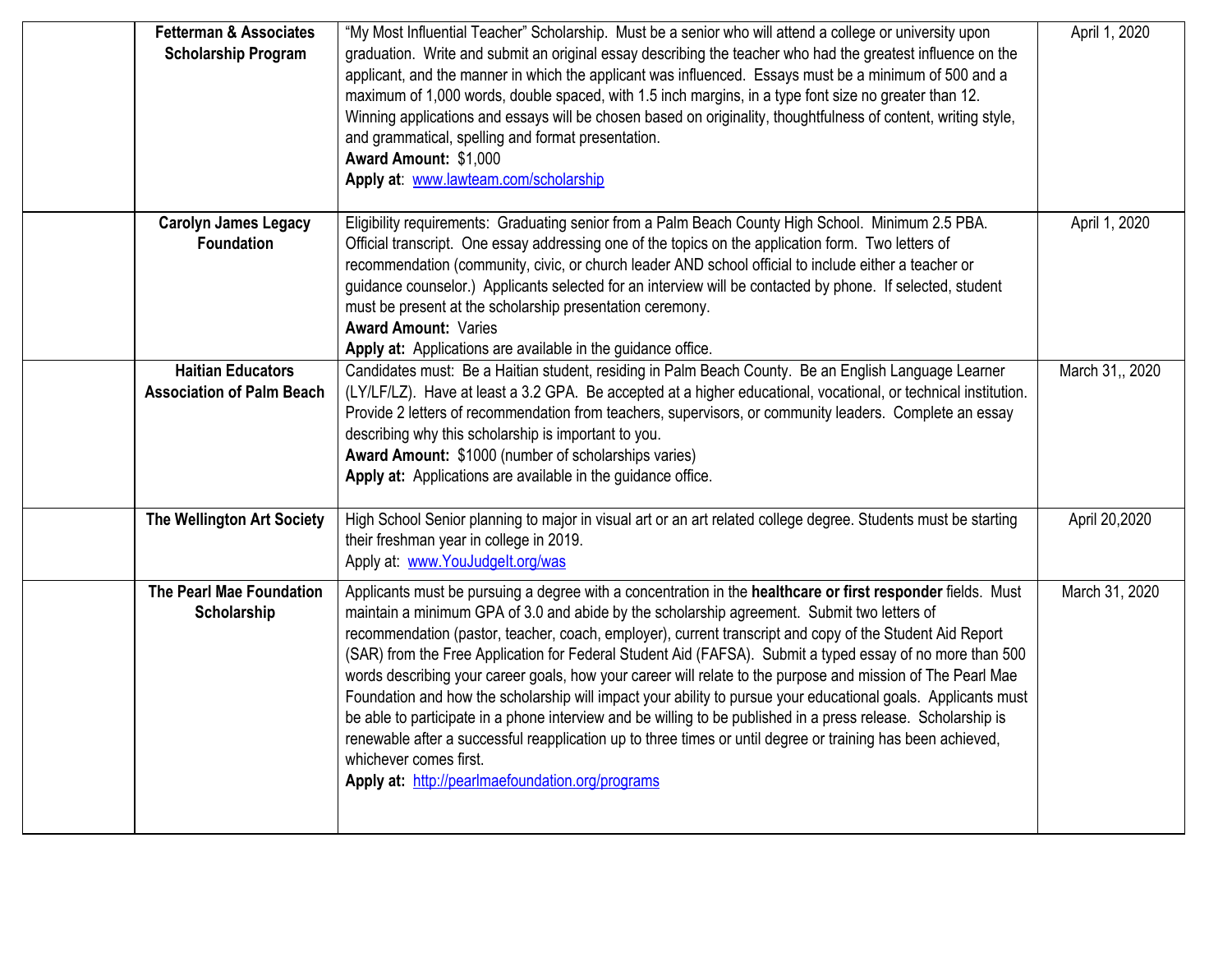| <b>CEN</b> Congressional Black Caucus | This award is for full-time students with majors in the performing arts including, but not limited to, drama,   | April 3, 2020  |
|---------------------------------------|-----------------------------------------------------------------------------------------------------------------|----------------|
|                                       | music, dance, opera, marching bands, and other musical ensembles.                                               |                |
| <b>Performing Arts</b>                | Eligibility: U.S. citizen or permanent U.S. resident. Currently/planning to be enrolled in the upcoming         |                |
| Scholarship                           | academic year as a full-time <i>undergraduate student</i> . Have a minimum 2.5 GPA on a 4.0 scale. Pursuing a   |                |
|                                       | major and career in a performing art. Exhibit leadership ability and participate in community service           |                |
|                                       | activities. Selected applicants will be qualified African-American or black students.                           |                |
|                                       | Award Amount: \$3,000                                                                                           |                |
|                                       | Apply At: https://cbcfinc.academicworks.com/opportunities/471                                                   |                |
|                                       |                                                                                                                 |                |
| <b>Palm Beach Post Minority</b>       | The purpose of the Minority Scholarship Program in Journalism is to provide financial assistance to highly      | March 13, 2020 |
| <b>Scholarship Program for</b>        | motivated racial minority high school students who are pursuing a college degree in a field of journalism,      |                |
| Journalism                            | particularly in print or digital journalism. The program also provides practical on-the-job experience for      |                |
|                                       | students during two paid summer internships at The Palm Beach Post. Eligibility: for the purpose of this        |                |
|                                       | program, minority is defined as Alaskan native, Asian, Black, Hispanic, Native American or Pacific Islander.    |                |
|                                       | Must have a GPA of 2.5 or higher. The program is open to students attending public or private high schools.     |                |
|                                       | Priority will be given to students with financial need. Students must submit a copy of the Free Application for |                |
|                                       | Federal Student Aid (FAFSA) Student Aid Report (SAT) along with the application.                                |                |
|                                       | Apply At: : Pick up an application in the Guidance Office                                                       |                |
|                                       | <b>Award Amount: Varies</b>                                                                                     |                |
| <b>Pearls of Ruth Foundation</b>      |                                                                                                                 |                |
|                                       | Scholarships awarded to high school graduation female seniors whose mother is deceased, and plan to             | March 31, 2020 |
| Foundation, Inc.                      | enroll in a 2 or 4 year college, university, or technical school. Scholarship is based on financial need,       |                |
|                                       | community service, which may include mentoring or volunteering. Minimum GPA of 2.5 is required. Finalists       |                |
|                                       | will be invited to a personal interview with the foundation's selection committee members.                      |                |
|                                       | <b>Award Amount: \$500</b>                                                                                      |                |
|                                       | Submission: Completed applications must include an official transcript, two letters of recommendation from      |                |
|                                       | a school administrator, counselor, teacher, or community leader and your college essay of no more than 500      |                |
|                                       | words on how you would help the community and others. It must be typed, double-spaced, and 12 pt. Times         |                |
|                                       | New Roman. Application must be signed and submitted with essay as a packet. Applications are available in       |                |
|                                       | the Guidance Office.                                                                                            |                |
| <b>American Muslim Alliance</b>       | GPA of at least 3.0. Two letters of recommendation from teachers of core subjects. Completed application        | May 4, 2020    |
| of Florida, INC.                      | including Guidance Counselor section. One page single-spaced essay stating why you should be awarded a          |                |
|                                       | scholarship, and why you plan to further your studies at a college or university. Scholarship Program is open   |                |
|                                       | for students of all faith and race.                                                                             |                |
|                                       | <b>Award Amount: \$1,000 (5) \$500 (20)</b>                                                                     |                |
|                                       | Apply at: Ms. Lawton-Smith for an application                                                                   |                |
| <b>Automotive Hall of Fame</b>        | The applicant must indicate a sincere interest in an automotive related career. The program has specific        | June 30, 2020  |
| Scholarship                           | scholarships for incoming freshmen and upper-level undergraduate students. All of the scholarships are based    |                |
|                                       | on financial needs and with the usual minimum GPA requirement of 3.0. To be eligible for a scholarship you      |                |
|                                       | must: •Submit a completed application form indicating a sincere interest in an automotive career. •Provide an   |                |
|                                       | official transcript of all academic work. • Submit two letters of recommendation supporting your automotive     |                |
|                                       | interests. •Submit a letter of acceptance for an associate, bachelor, or master's program. •Be accepted at an   |                |
|                                       | accredited college, university or trade school within the United States at the time of application. • Students  |                |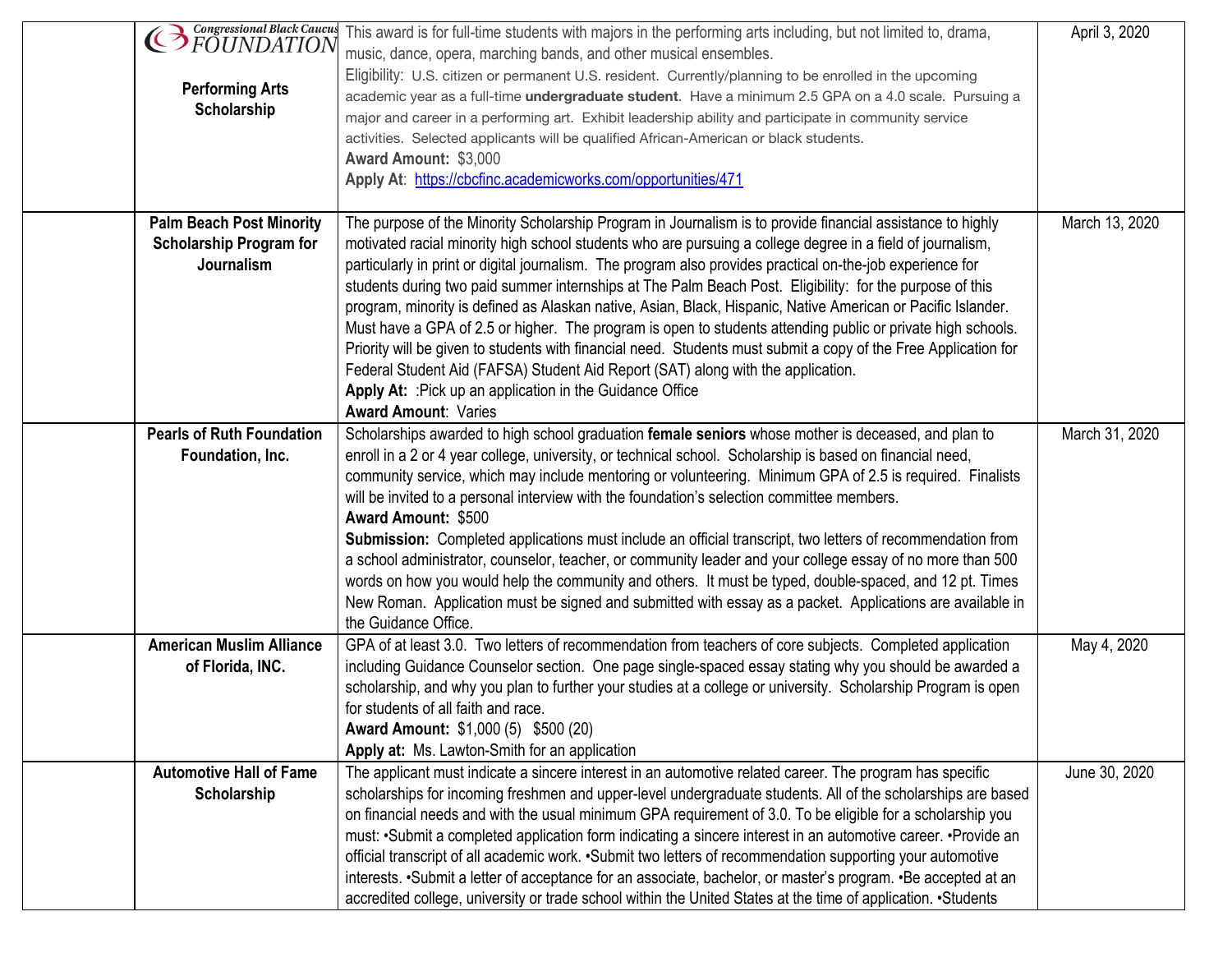|                                                                                 | attending a technical training school may also apply (trade school should equal a two-year associate<br>program). •Student must be a United States citizen or in the United States on a Student Visa. •Must be<br>enrolled full-time.<br><b>Award Amount: Varies</b><br>Apply at: http://www.automotivehalloffame.org/education/scholarships.                                                                                                                                                                                                                                                                                                                                                                                                                                                 |                |
|---------------------------------------------------------------------------------|-----------------------------------------------------------------------------------------------------------------------------------------------------------------------------------------------------------------------------------------------------------------------------------------------------------------------------------------------------------------------------------------------------------------------------------------------------------------------------------------------------------------------------------------------------------------------------------------------------------------------------------------------------------------------------------------------------------------------------------------------------------------------------------------------|----------------|
| <b>UCT Heaston Scholarship</b><br>The May E. Tisdale<br><b>Scholarship Fund</b> | The UCT Heaston scholarships will be given to three deserving students annually, each covering four years of<br>undergraduate education. The winners will demonstrate: • Evidence of hard work to overcome obstacles •<br>Academic success and extracurricular success in high school • Commitment to community service.<br>Award Amount: Two \$3,000 awards, one \$6,000 award (all per year for 4 years)<br>Apply at: https://www.uct.org/uct-in-action/scholarship-programs/                                                                                                                                                                                                                                                                                                               | June 15, 2020  |
| <b>American Fire Extinguisher</b><br><b>Scholarship Program</b>                 | Open to high school seniors who are US citizens or legal residents. Winner selection is NOT based on<br>financial need, GPA, or demographic criteria.<br>Award Amount: \$2,000 (10 available)<br>Apply at: https://www.afsascholarship.org/high-school-contest/                                                                                                                                                                                                                                                                                                                                                                                                                                                                                                                               | April 1, 2020  |
| <b>LM Scholarship Program</b>                                                   | Leavitt Machinery is providing a scholarship to a deserving student who is currently enrolled or expects to be<br>enrolled in a degree program (2 years of length or greater) by September. Additionally, to be eligible, a<br>student must have a GPA of a 3.0 or higher and submit an answer to the essay question prior to the<br>submission deadline. Essay Topic: Write an essay about a situation you have been involved in or someone<br>you know has been involved in where better safety procedures would have prevented an injury. Explain in<br>detail what safety procedures you believe should have been in place to prevent the injury and how they would<br>have prevented the injury.<br>Award Amount: \$500.00<br>Apply at: http://www.forklifttrainingcalgary.com/apply.php | May 31, 2020   |
| <b>Abbott and Fenner</b><br>Scholarship                                         | Available to all high school juniors and seniors as well as all students currently registered in any accredited<br>post-secondary institution. To apply for this scholarship you will need to write an essay on the topic below.<br>The essay should be between 500 and 1000 words. Your submissions must be sent to us by email at:<br>scholarships@abbottandfenner.com. Describe your educational career and life goals. Explain your plan for<br>achieving these goals. Include your degree/major, why you selected it, and how this degree/major will help<br>you achieve your goals.<br><b>Award Amount: \$1,000.00</b><br>Apply at: http://www.abbottandfenner.com/scholarships.htm                                                                                                     | June 12, 2020  |
| <b>Palm Beach State College</b>                                                 | Palm Beach State College offers several academic scholarships in areas such as academics, athletics, music,<br>leadership. You must complete the FAFSA to be eligible. The scholarship website also lists individual<br>scholarships provided by private donors.<br><b>Award Amount: varies</b><br>Apply at: http://www.palmbeachstate.edu/financialaid/scholarships.aspx                                                                                                                                                                                                                                                                                                                                                                                                                     | Deadlines vary |